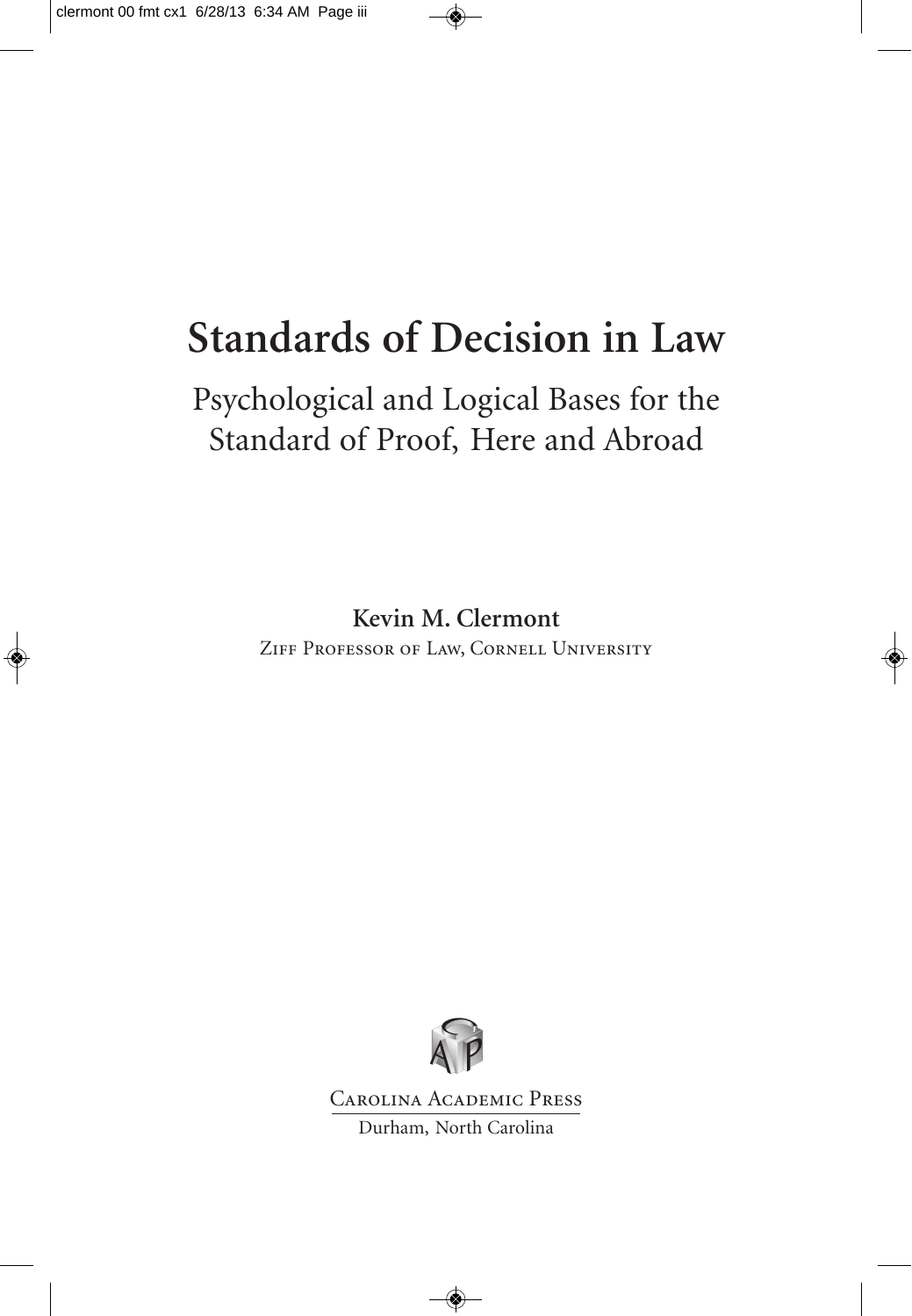Copyright © 2013 Kevin M. Clermont All Rights Reserved

Library of Congress Cataloging-in-Publication Data

Clermont, Kevin M.

Standards of decision in law : psychological and logical bases for the standard of proof, here and abroad / Kevin M. Clermont.

pages cm Includes bibliographical references and index. ISBN 978-1-61163-373-3 (alk. paper) 1. Burden of proof. 2. Burden of proof--Psychological aspects. I. Title.

K2263.C54 2013 347'.06019--dc23

#### 2013007280

#### Carolina Academic Press 700 Kent Street Durham, North Carolina 27701 Telephone (919) 489-7486 Fax (919) 493-5668 www.cap-press.com

Printed in the United States of America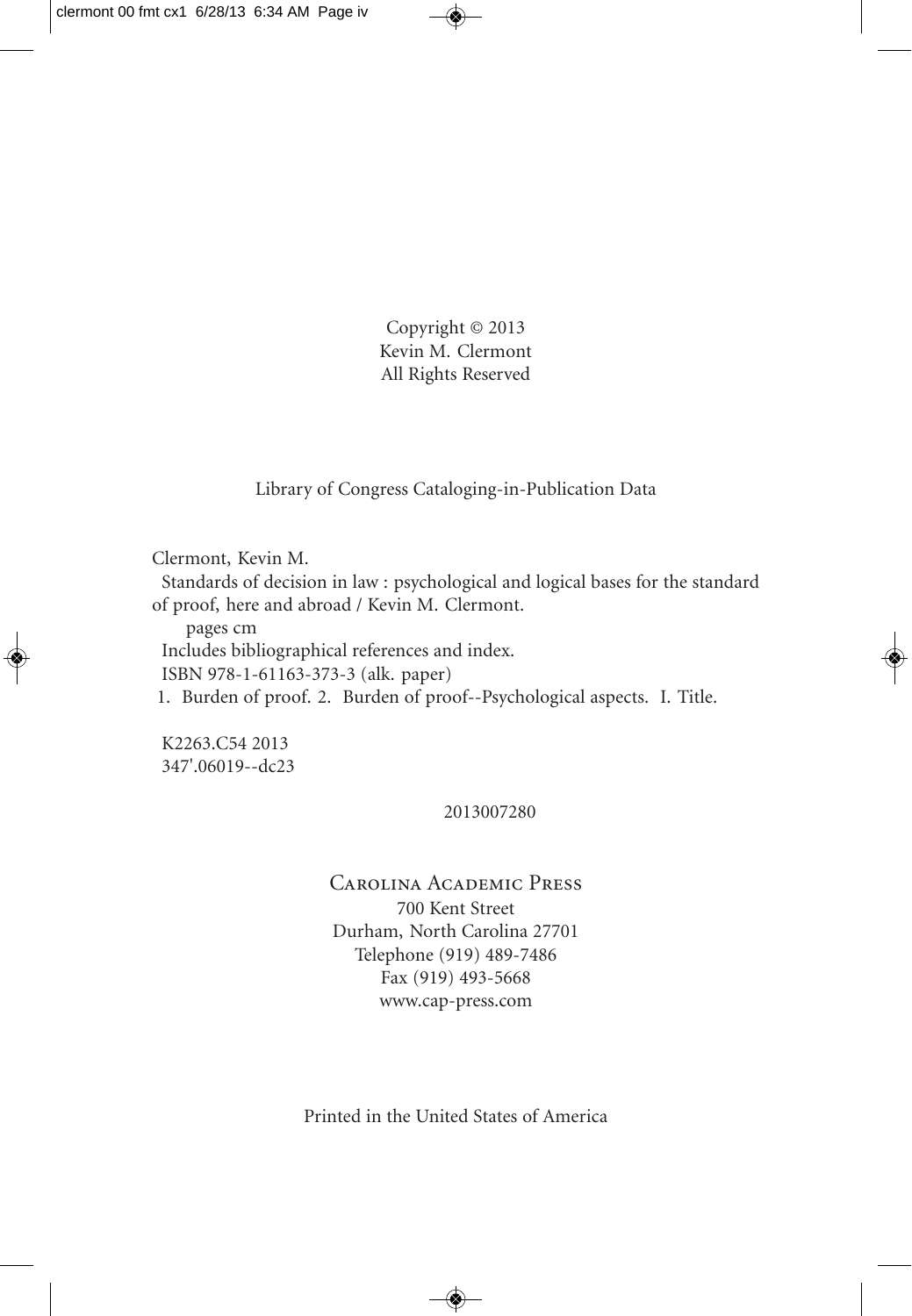*For Jian, my beloved little daughter about to enter her age of decisions*

*And for Adrienne, my mirific adult daughter who has made great decisions*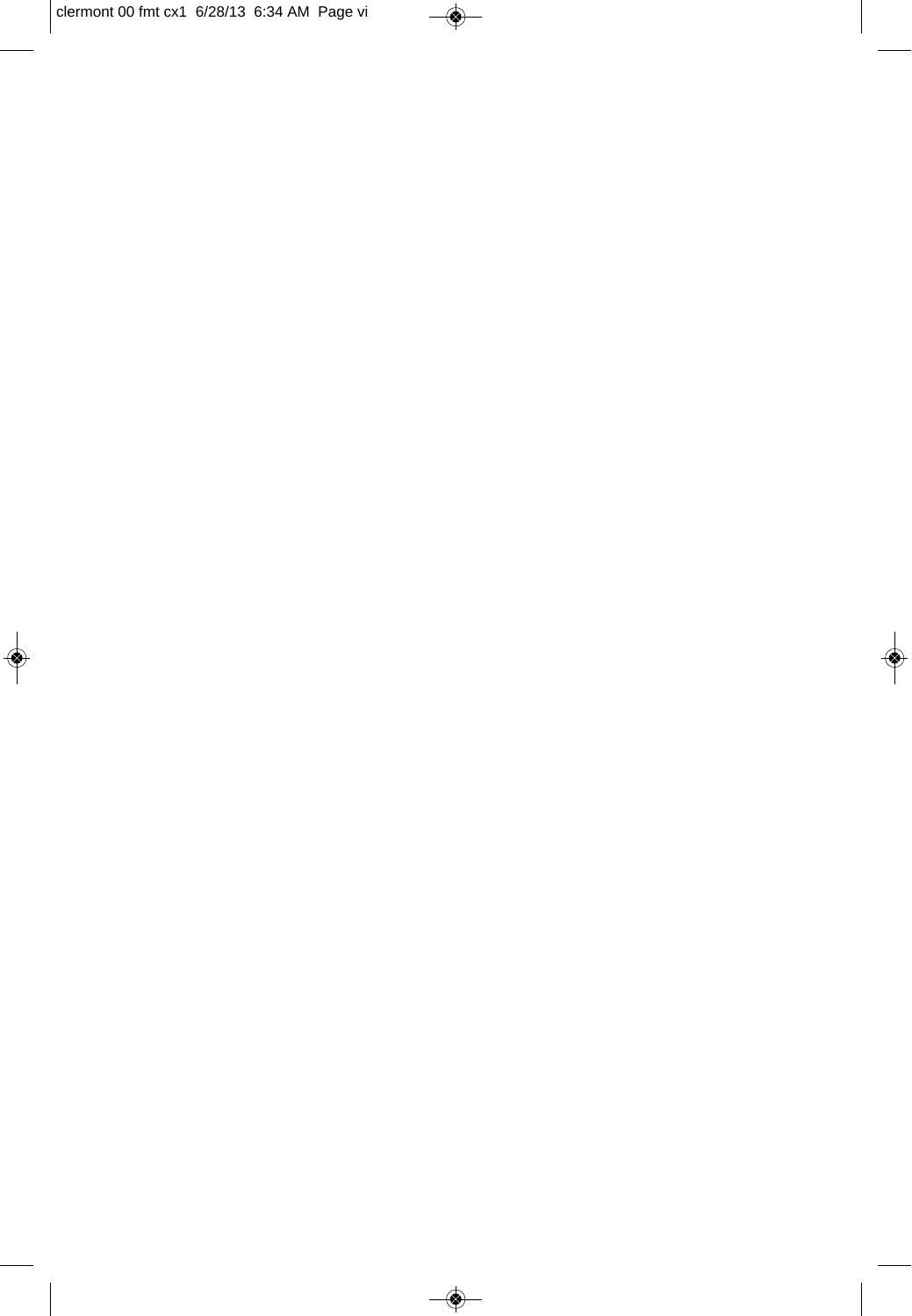## **Contents**

| <b>Table of Methodological Notes</b>             | хi |
|--------------------------------------------------|----|
| Chapter I • Role of Standards of Decision in Law | 3  |
| Chapter II • Varieties of Standards of Decision  | 11 |
| A. Patterned Taxonomy                            | 11 |
| 1. Standards of Original Decision                | 11 |
| a. Standard of Proof                             | 11 |
| b. Harmless Error                                | 31 |
| c. Police Actions                                | 38 |
| 2. Standards of Review                           | 42 |
| a. Review of Trial Judges by Appellate Courts    | 42 |
| b. Review of Juries by Trial Judges              | 49 |
| c. Review of Administrators by Judges            | 53 |
| 3. Standards for Renewed Review                  | 55 |
| a. Review by Supreme Courts                      | 55 |
| b. Review of Magistrate Judges                   | 56 |
| c. Review of Trial Motions                       | 57 |
| B. Cognitive Explanation                         | 61 |
| 1. Cognitive Limitations                         | 61 |
| a. Absolute Judgment                             | 62 |
| b. Short-Term Memory                             | 66 |
| c. More General Limitations                      | 68 |
| 2. Psychology's Illumination of Standards        | 73 |
| a. Using Nonprecise Standards                    | 75 |
| b. Using Customary Standards                     | 78 |
| c. Reflecting Back on Psychology                 | 80 |
| C. Doctrinal Application                         | 82 |
| 1. Pleading                                      | 84 |
| 2. Jurisdictional Fact                           | 89 |
| 3. Jurisdictional Amount                         | 99 |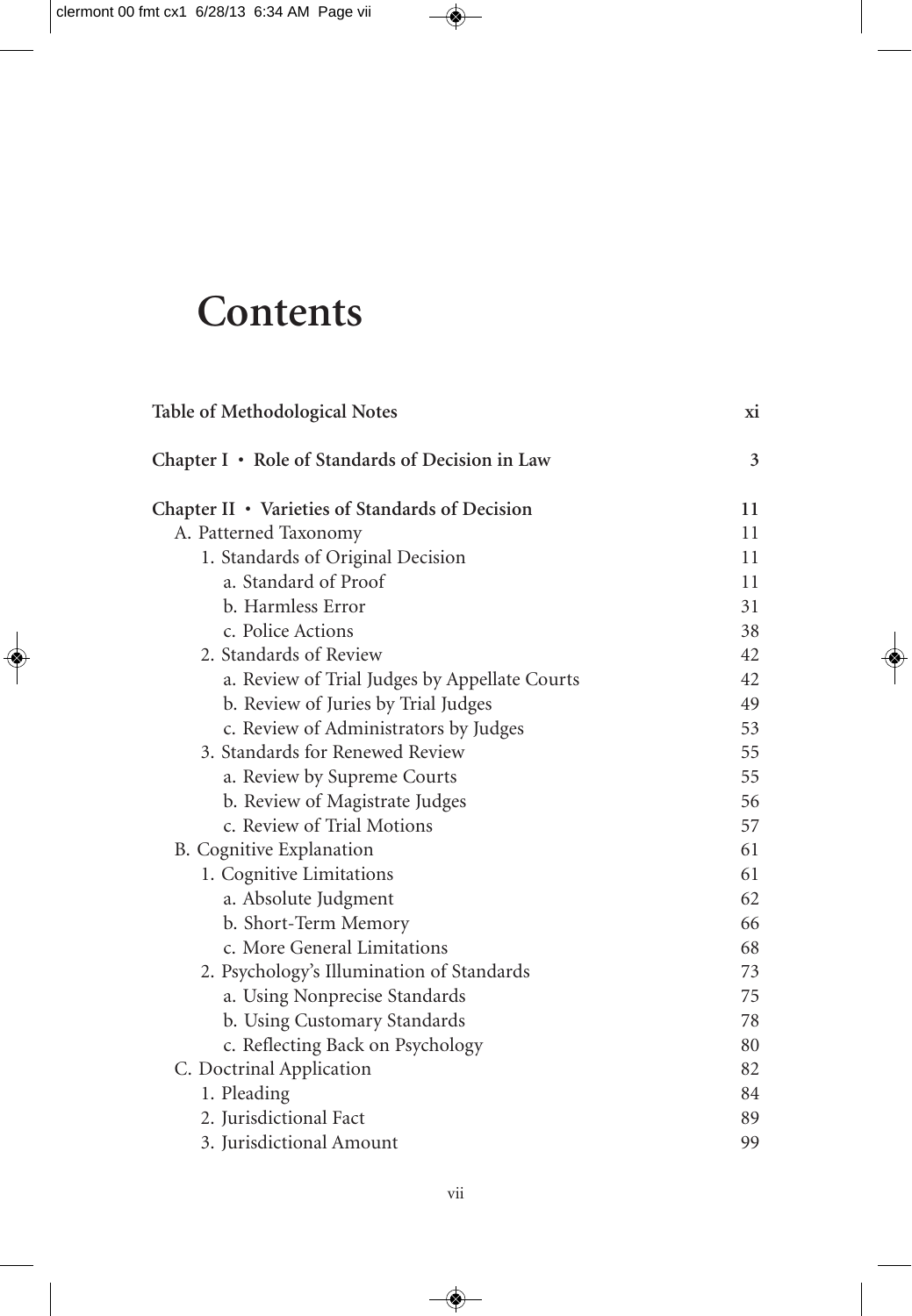| $\cdots$<br>V111 | <b>CONTENTS</b> |
|------------------|-----------------|
|                  |                 |

| Chapter III · Empirical Data on How People Handle                |     |
|------------------------------------------------------------------|-----|
| Different Standards of Proof                                     | 103 |
| A. Range of Studies                                              | 103 |
| 1. Topics                                                        | 103 |
| 2. Methodologies                                                 | 104 |
| B. Findings of Studies                                           | 105 |
| 1. Articulation and Communication                                | 105 |
| 2. Comprehension and Application                                 | 106 |
| 3. Conclusions                                                   | 113 |
| a. Factfinders Have Difficulty in Comprehending Standards        | 113 |
| b. Factfinders Have Difficulty in Handling Numbers               | 113 |
| c. Factfinders Nevertheless Can and Do Handle Likelihood         | 114 |
| d. Factfinders Can and Do Distinguish Between Standards          | 114 |
| C. Evaluation of Studies                                         | 115 |
| Chapter IV • Competing Visions of How People Handle              |     |
| Different Standards of Proof                                     | 117 |
| A. Traditional View: Probability Theories                        | 119 |
| B. Psychologists' Attacks: Confidence Theories                   | 123 |
| 1. Processing the Evidence                                       | 124 |
| 2. Applying the Standard                                         | 126 |
| 3. Psychological Mechanism of Confidence                         | 129 |
| C. Legal Academics' Attacks: Other Theories                      | 138 |
| 1. Theoretical Potpourri                                         | 138 |
| 2. Relative Plausibility                                         | 139 |
| Chapter V • Data and Visions as to Standards of Proof Reconciled | 145 |
| A. Expressing Assessments                                        | 152 |
| 1. Zadeh's Fuzzy Logic                                           | 154 |
| a. Basics of Theory                                              | 154 |
| b. Fuzziness Versus Probability                                  | 159 |
| c. The Law's Choice                                              | 164 |
| 2. Legal Application: Gradated Likelihood                        | 166 |
| <b>B.</b> Conjoining Assessments                                 | 168 |
| 1. Fuzzy Operators                                               | 169 |
| a. Minimum and Maximum                                           | 169 |
| b. Product Rule Contrasted                                       | 173 |
| c. Negation Operator                                             | 187 |
| 2. Legal Application: Conjunction and Aggregation Paradoxes      | 188 |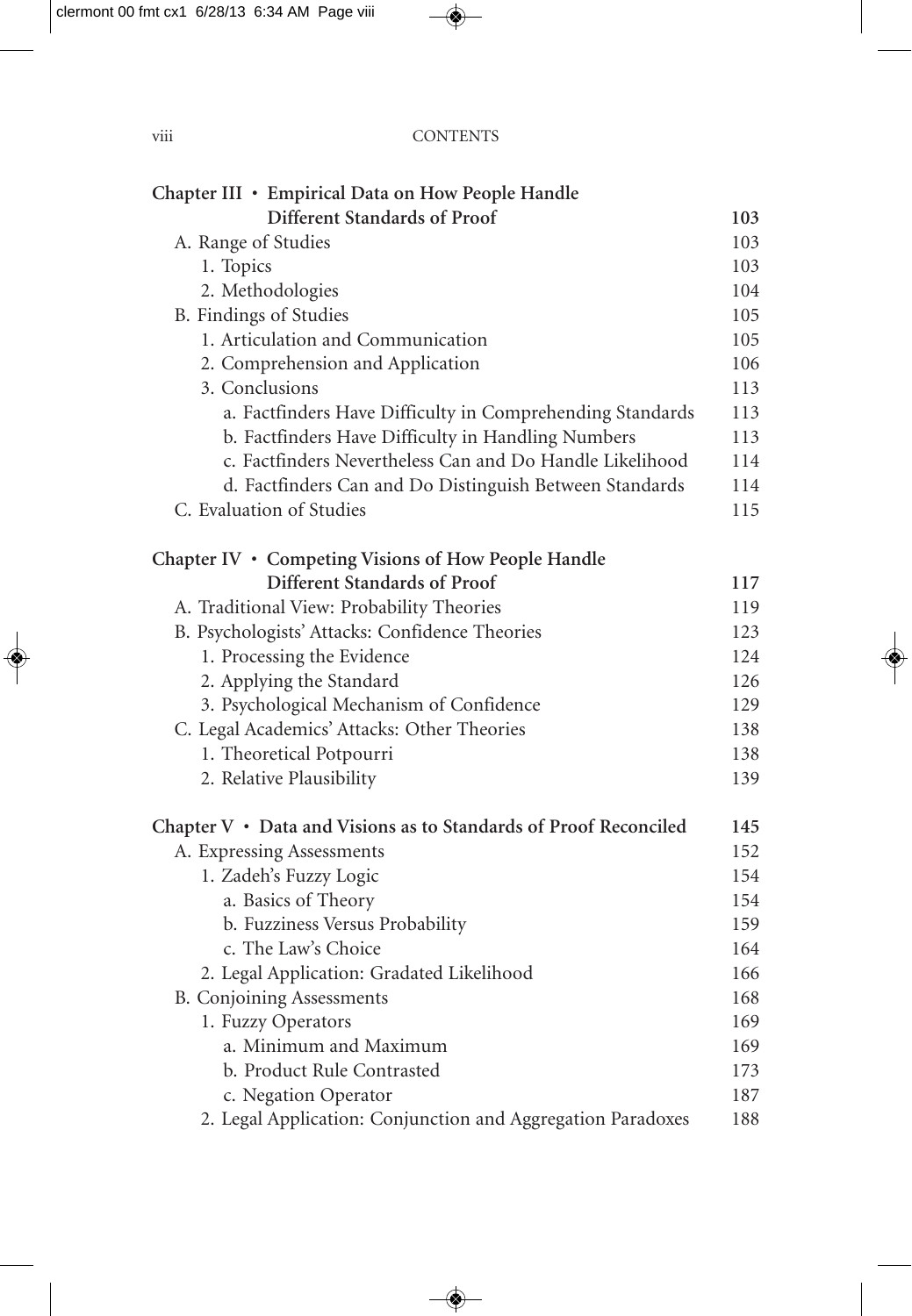| <b>CONTENTS</b> |  |
|-----------------|--|
|                 |  |

| C. Analyzing Beliefs                             | 201 |
|--------------------------------------------------|-----|
| 1. Shafer's Belief Functions                     | 201 |
| a. Basics of Theory                              | 201 |
| b. Negation Operator                             | 203 |
| c. Lack of Proof                                 | 204 |
| 2. Legal Application: Burden of Production       | 204 |
| D. Applying Standards                            | 208 |
| 1. Comparison of Beliefs                         | 208 |
| 2. Legal Application: Burden of Persuasion       | 209 |
| a. Traditional View                              | 209 |
| b. Reformulated View                             | 210 |
| c. Implications of Reformulation                 | 216 |
| Chapter VI • Comparative (and Historical) Puzzle |     |
| as to Standards of Proof                         | 221 |
| A. Variations                                    | 226 |
| 1. English Approach                              | 226 |
| 2. French Approach                               | 228 |
| 3. Japanese Approach                             | 237 |
| <b>B.</b> Histories                              | 240 |
| 1. Civil Law                                     | 240 |
| 2. Common Law                                    | 242 |
| 3. Historical Causation of Divergence            | 243 |
| C. Explanations of Difference's Persistence      | 245 |
| 1. Inattention to the Problem                    | 248 |
| a. Disdain                                       | 248 |
| b. Misunderstanding                              | 251 |
| 2. Avoidance of the Problem                      | 251 |
| a. Nonfacts                                      | 252 |
| b. Inquisition                                   | 253 |
| 3. Insignificance of the Problem                 | 254 |
| a. Lip-Service                                   | 254 |
| b. Convergence                                   | 255 |
| 4. Purposiveness Behind Standards                | 261 |
| a. Substantive Purposes                          | 262 |
| b. Procedural Purposes                           | 264 |
| 5. Legitimacy                                    | 268 |
| a. Elaboration                                   | 268 |
| b. Evaluation                                    | 271 |
|                                                  |     |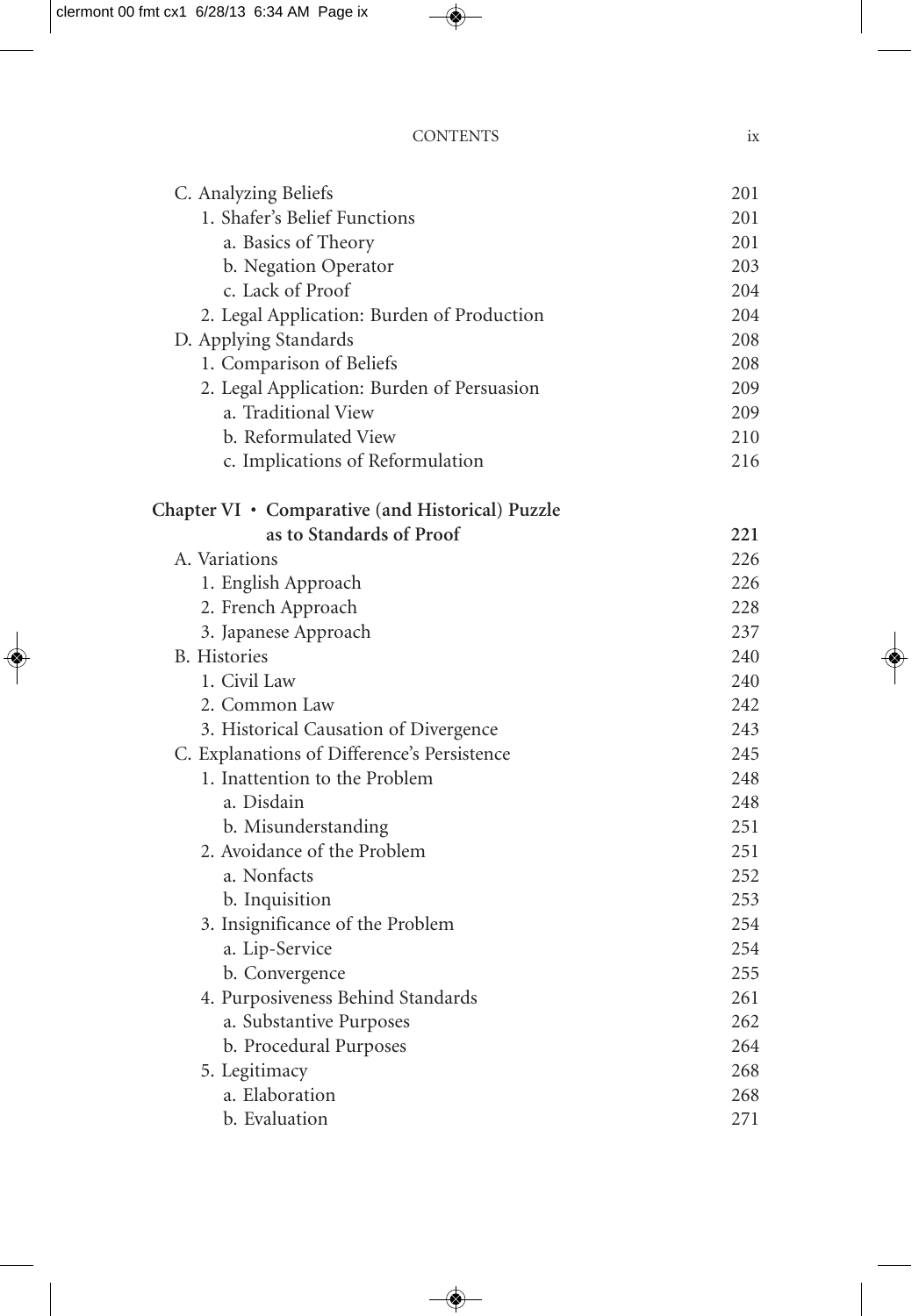| Chapter VII • Normative Conclusions                     | 273  |
|---------------------------------------------------------|------|
| A. Drawing Comparative Lessons on the Standard of Proof | 2.73 |
| B. Conveying the Standard of Proof                      | 2.75 |
| C. Stating the Standard of Decision                     | 2.78 |
| D. Summary of Standards of Decision in Law              | 280  |
|                                                         |      |

#### **Index 283**